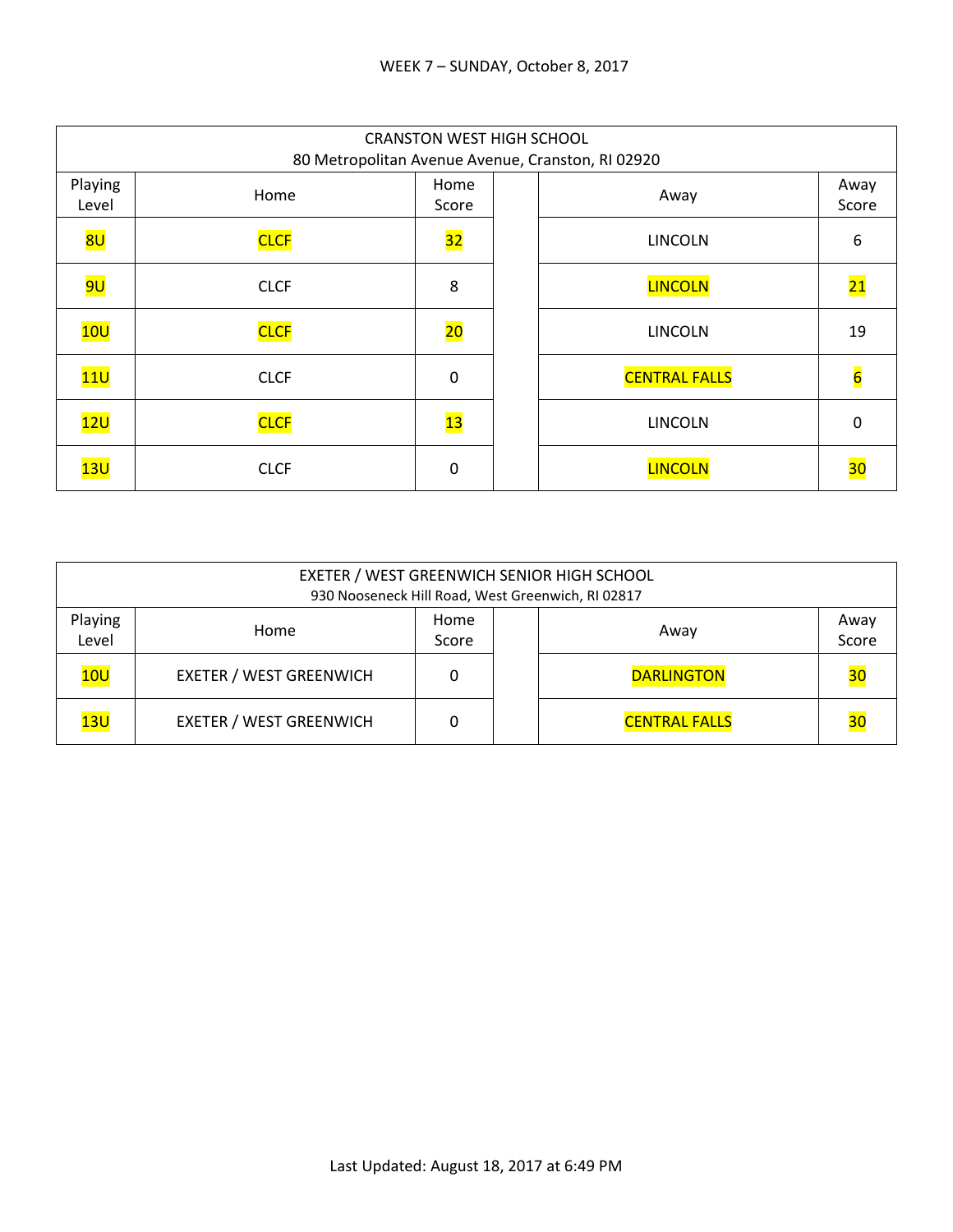|                  | DURFEE HIGH SCHOOL<br>360 Elsbree Street, Fall River, MA 02720 |               |  |                             |                 |  |  |  |
|------------------|----------------------------------------------------------------|---------------|--|-----------------------------|-----------------|--|--|--|
| Playing<br>Level | Home                                                           | Home<br>Score |  | Away                        | Away<br>Score   |  |  |  |
| 8U               | <b>FALL RIVER</b>                                              | 27            |  | KILLINGLY - BROOKLYN        | 0               |  |  |  |
| <mark>9U</mark>  | <b>FALL RIVER</b>                                              | $\mathbf 0$   |  | <b>KILLINGLY - BROOKLYN</b> | 20              |  |  |  |
| 10U              | <b>FALL RIVER</b>                                              | $\mathbf 0$   |  | <b>KILLINGLY - BROOKLYN</b> | $6\overline{6}$ |  |  |  |
| 11U              | <b>FALL RIVER</b>                                              | 7             |  | <b>PROVIDENCE 49ers</b>     | 18              |  |  |  |
| 12U              | <b>FALL RIVER</b>                                              | 7             |  | <b>KILLINGLY - BROOKLYN</b> | $\overline{27}$ |  |  |  |
| 13U              | <b>FALL RIVER</b>                                              | 30            |  | KILLINGLY - BROOKLYN        | O               |  |  |  |

| VETERAN'S MEMORIAL PARK (Nathanael Greene School)<br>271 Smithfield Avenue, Pawtucket, RI 02860 |                 |                 |  |                         |                |  |  |
|-------------------------------------------------------------------------------------------------|-----------------|-----------------|--|-------------------------|----------------|--|--|
| Playing<br>Level                                                                                | Home            | Home<br>Score   |  | Away                    | Away<br>Score  |  |  |
| 8U                                                                                              | <b>FAIRLAWN</b> | $\mathbf 0$     |  | <b>WOONSOCKET</b>       | 27             |  |  |
| <mark>9U</mark>                                                                                 | <b>FAIRLAWN</b> | 6               |  | <b>WOONSOCKET</b>       | 13             |  |  |
| 10U                                                                                             | <b>FAIRLAWN</b> | $\overline{14}$ |  | <b>WOONSOCKET</b>       | 7              |  |  |
| 11U                                                                                             | <b>FAIRLAWN</b> | $\overline{13}$ |  | <b>WOONSOCKET</b>       | 6              |  |  |
| 12U                                                                                             | <b>FAIRLAWN</b> | 15              |  | <b>WOONSOCKET</b>       | 13             |  |  |
| 12U                                                                                             | <b>NORTON</b>   | 0               |  | <b>PROVIDENCE 49ers</b> | $\overline{6}$ |  |  |
| 13U                                                                                             | <b>FAIRLAWN</b> | $\overline{6}$  |  | PROVIDENCE 49ers        | O              |  |  |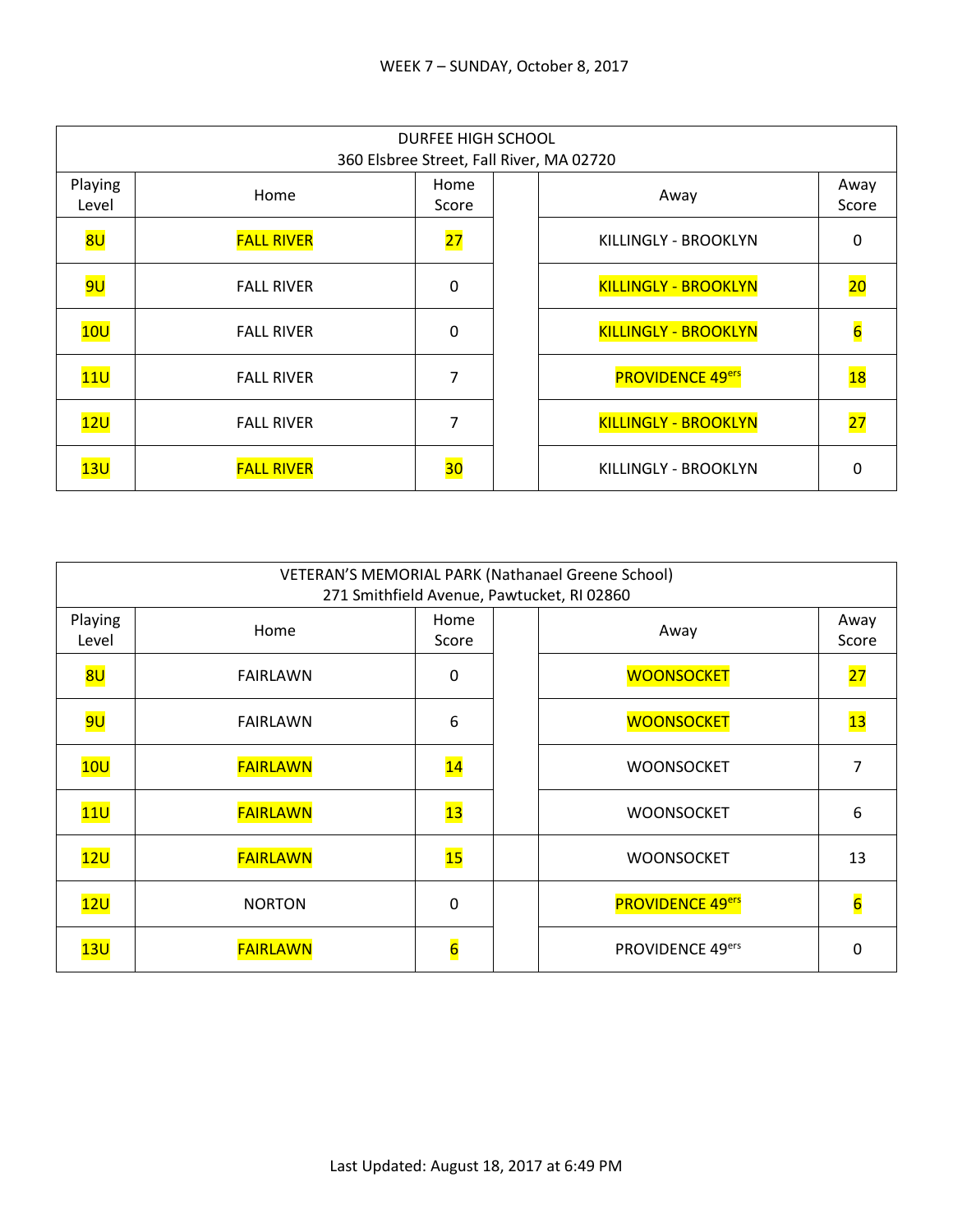|                  | NORTH PROVIDENCE HIGH SCHOOL<br>1828 Mineral Spring Avenue, North Providence, RI 02904 |               |  |                        |                 |  |  |  |
|------------------|----------------------------------------------------------------------------------------|---------------|--|------------------------|-----------------|--|--|--|
| Playing<br>Level | Home                                                                                   | Home<br>Score |  | Away                   | Away<br>Score   |  |  |  |
| <mark>9U</mark>  | <b>NORTH PROVIDENCE</b>                                                                | 0             |  | <b>EAST PROVIDENCE</b> | $\overline{20}$ |  |  |  |
| 11U              | <b>NORTH PROVIDENCE</b>                                                                |               |  | <b>EAST PROVIDENCE</b> |                 |  |  |  |
| 12U              | <b>NORTH PROVIDENCE</b>                                                                |               |  | <b>EAST PROVIDENCE</b> |                 |  |  |  |
| 12U              | <b>DARLINGTON</b>                                                                      |               |  | <b>CENTRAL FALLS</b>   |                 |  |  |  |
| 14U              | <b>NORTH PROVIDENCE</b>                                                                |               |  | <b>MAYNARD</b>         |                 |  |  |  |

|                  | NORTH SMITHFIELD HIGH SCHOOL<br>412 Greenville Road, North Smithfield, RI 02896 |                         |  |                        |                 |  |  |
|------------------|---------------------------------------------------------------------------------|-------------------------|--|------------------------|-----------------|--|--|
| Playing<br>Level | Home                                                                            | Home<br>Score           |  | Away                   | Away<br>Score   |  |  |
| 8U               | <b>NORTH SMITHFIELD</b>                                                         | 0                       |  | <b>EAST PROVIDENCE</b> | 14              |  |  |
| 9U               | <b>NORTH SMITHFIELD</b>                                                         | 0                       |  | <b>NEW BEDFORD</b>     | $\overline{21}$ |  |  |
| 11U              | <b>NORTH SMITHFIELD</b>                                                         | $\overline{\mathbf{8}}$ |  | <b>NEW BEDFORD</b>     | 6               |  |  |
| 13U              | <b>NORTH SMITHFIELD</b>                                                         | 43                      |  | <b>NEW BEDFORD</b>     | 14              |  |  |